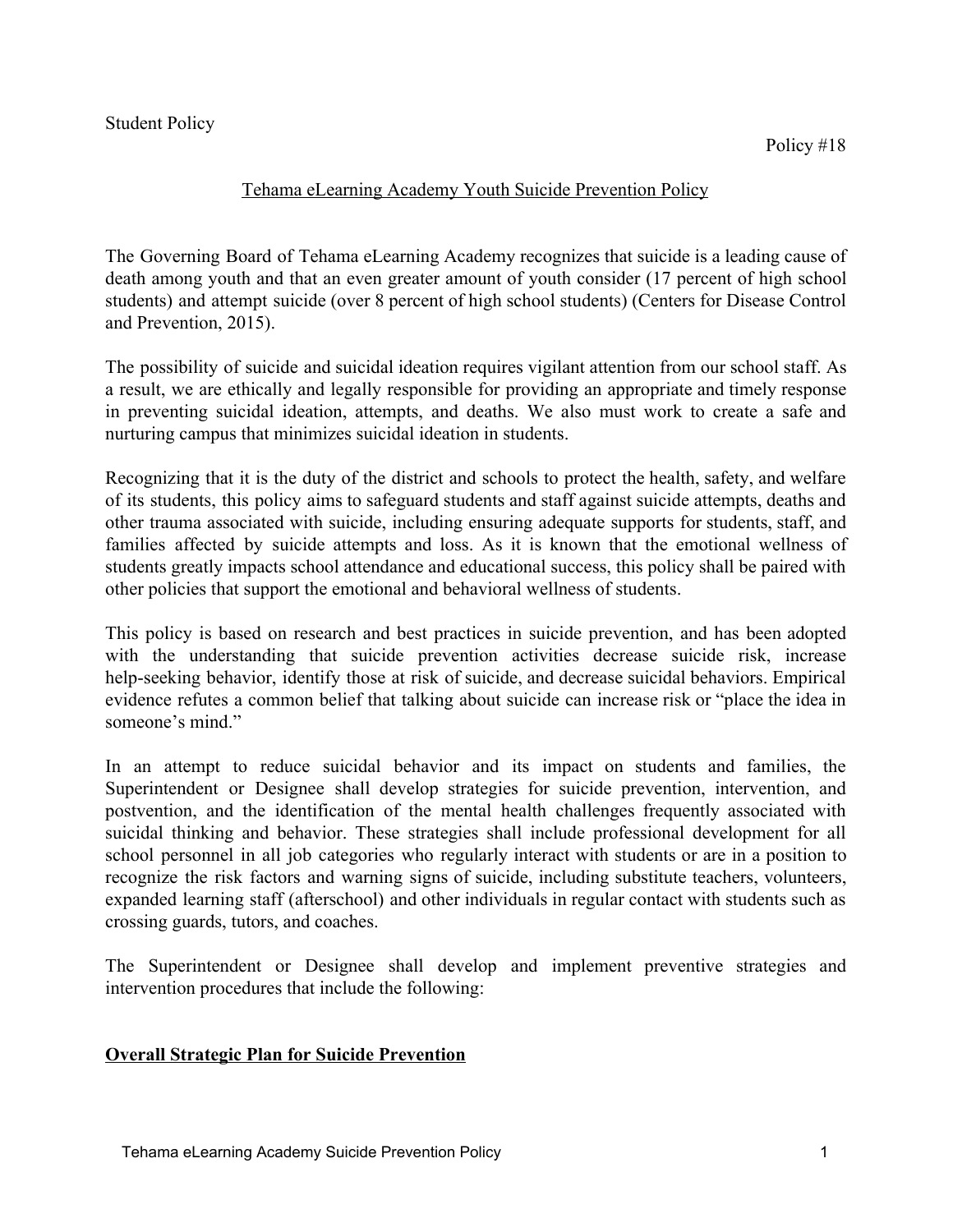The Superintendent or Designee shall involve school-employed mental health professionals (e.g., school counselors, psychologists, social workers, nurses), administrators, other school staff members, parents/guardians/caregivers, students, local health agencies and professionals, law enforcement, and community organizations in planning, implementing, and evaluating the district's strategies for suicide prevention and intervention. Districts must work in conjunction with local government agencies, community-based organizations, and other community supports to identify additional resources.

To ensure the policies regarding suicide prevention are properly adopted, implemented, and updated, the district shall appoint an individual (or team) to serve as the suicide prevention point of contact for the district. In addition, each school shall identify at least one staff member to serve as the liaison to the district's suicide prevention point of contact, and coordinate and implement suicide prevention activities on their specific campus. This policy shall be reviewed and revised as indicated, at least annually in conjunction with the previously mentioned community stakeholders.

Resources:

• The K–12 Toolkit for Mental Health Promotion and Suicide Prevention has been created to help schools comply with and implement AB 2246, the Pupil Suicide Prevention Policies. The Toolkit includes resources for schools as they promote youth mental wellness, intervene in a mental health crisis, and support members of a school community after the loss of someone to suicide.

Additional information about this Toolkit for schools can be accessed on the Heard Alliance Web site at <http://www.heardalliance.org/>.

# **Prevention**

# **A. Messaging about Suicide Prevention**

Messaging about suicide has an effect on suicidal thinking and behaviors. Consequently, Tehama eLearning Academy, along with its partners has critically reviewed and will continue to review all materials and resources used in awareness efforts to ensure they align with best practices for safe messaging about suicide.

Resources:

- For information on public messaging on suicide prevention, see the National Action Alliance for Suicide Prevention Web site at <http://suicidepreventionmessaging.actionallianceforsuicideprevention.org/>
- For information on engaging the media regarding suicide prevention, see the Your Voice Counts Web page at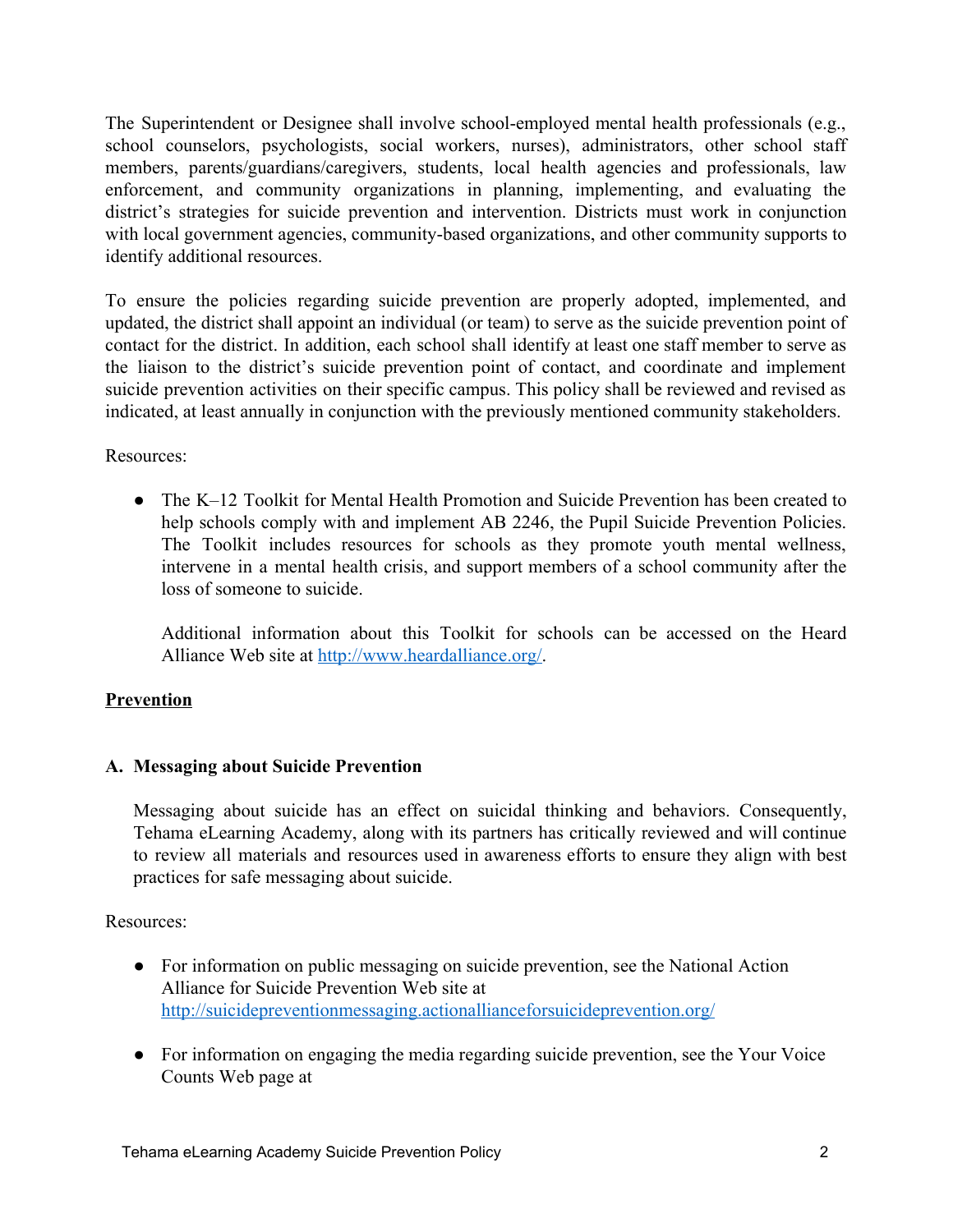[http://resource-center.yourvoicecounts.org/content/making-headlines-guide-engaging-medi](http://resource-center.yourvoicecounts.org/content/making-headlines-guide-engaging-media-suicide-prevention-california-0) [a-suicide-prevention-california-0](http://resource-center.yourvoicecounts.org/content/making-headlines-guide-engaging-media-suicide-prevention-california-0)

• For information on how to use social media for suicide prevention, see the Your Voice Counts Web page at <http://resource-center.yourvoicecounts.org/content/how-use-social-media>

# **B. Suicide Prevention Training and Education**

The Tehama eLearning Academy, along with its partners has carefully reviewed available staff training to ensure it promotes the mental health model of suicide prevention and does not encourage the use of the stress model to explain suicide.

Training shall be provided for all school staff members and other adults on campus (including substitutes and intermittent staff, volunteers, interns, tutors, coaches, and expanded learning [afterschool] staff).

### **Training:**

- At least annually, all staff shall receive training on the risk factors and warning signs of suicide, suicide prevention, intervention, referral, and postvention.
- All suicide prevention trainings shall be offered under the direction of school-employed mental health professionals (e.g., school counselors, psychologists, or social workers) who have received advanced training specific to suicide and may benefit from collaboration with one or more county and/or community mental health agencies. Staff training can be adjusted year-to-year based on previous professional development activities and emerging best practices.
- At a minimum, all staff shall participate in training on the core components of suicide prevention (identification of suicide risk factors and warning signs, prevention, intervention, referral, and postvention) at the beginning of their employment. Previously employed staff members shall attend a minimum of one-hour general suicide prevention training. Core components of the general suicide prevention training shall include:
	- o Suicide risk factors, warning signs, and protective factors;
	- o How to talk with a student about thoughts of suicide;
	- o How to respond appropriately to the youth who has suicidal thoughts. Such responses shall include constant supervision of any student judged to be at risk for suicide and an immediate referral for a suicide risk assessment;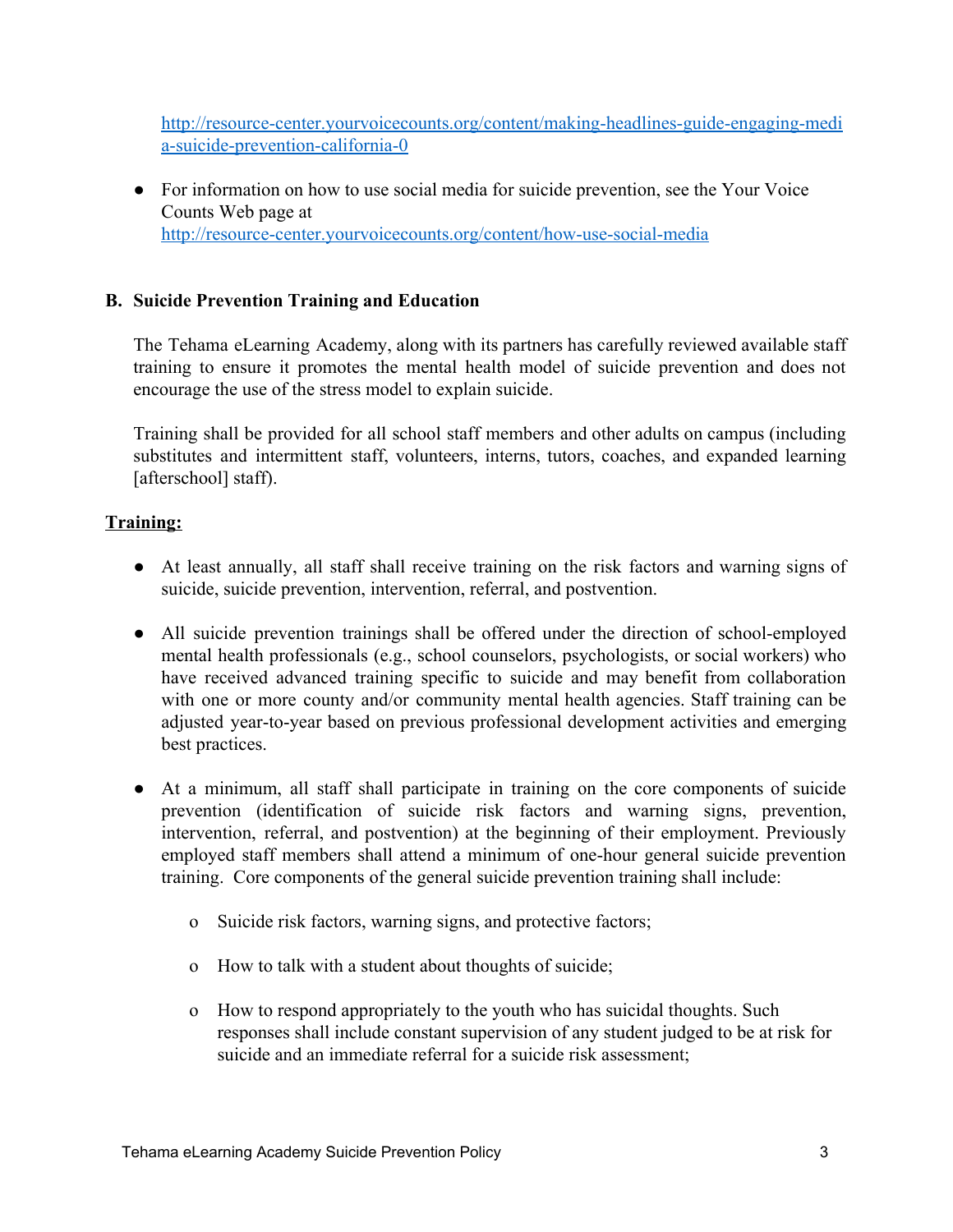- o Emphasis on immediately referring (same day) any student who is identified to be at risk of suicide for assessment while staying under constant monitoring by staff member;
- o Emphasis on reducing stigma associated with mental illness and that early prevention and intervention can drastically reduce the risk of suicide;
- o Reviewing the data annually to look for any patterns or trends of the prevalence or occurrence of suicide ideation, attempts, or death. Data from the California School Climate, Health, and Learning Survey (Cal-SCHLS) should also be analyzed to identify school climate deficits and drive program development. See the Cal-SCHLS Web site at [http://cal-schls.wested.org/.](http://cal-schls.wested.org/)
- In addition to initial orientations to the core components of suicide prevention, ongoing annual staff professional development for all staff should include the following components:
	- o The impact of traumatic stress on emotional and mental health;
	- o Common misconceptions about suicide;
	- o School and community suicide prevention resources;
	- o Appropriate messaging about suicide (correct terminology, safe messaging guidelines);
	- o The factors associated with suicide (risk factors, warning signs, protective factors);
	- o How to identify youth who may be at risk of suicide;
	- o Appropriate ways to interact with a youth who is demonstrating emotional distress or is suicidal. Specifically, how to talk with a student about their thoughts of suicide and (based on district guidelines) how to respond to such thinking; how to talk with a student about thoughts of suicide and appropriately respond and provide support based on district guidelines;
	- o District-approved procedures for responding to suicide risk (including multi-tiered systems of support and referrals). Such procedures should emphasize that the suicidal student should be constantly supervised until a suicide risk assessment is completed;
	- o District-approved procedures for responding to the aftermath of suicidal behavior (suicidal behavior postvention);
	- o Responding after a suicide occurs (suicide postvention);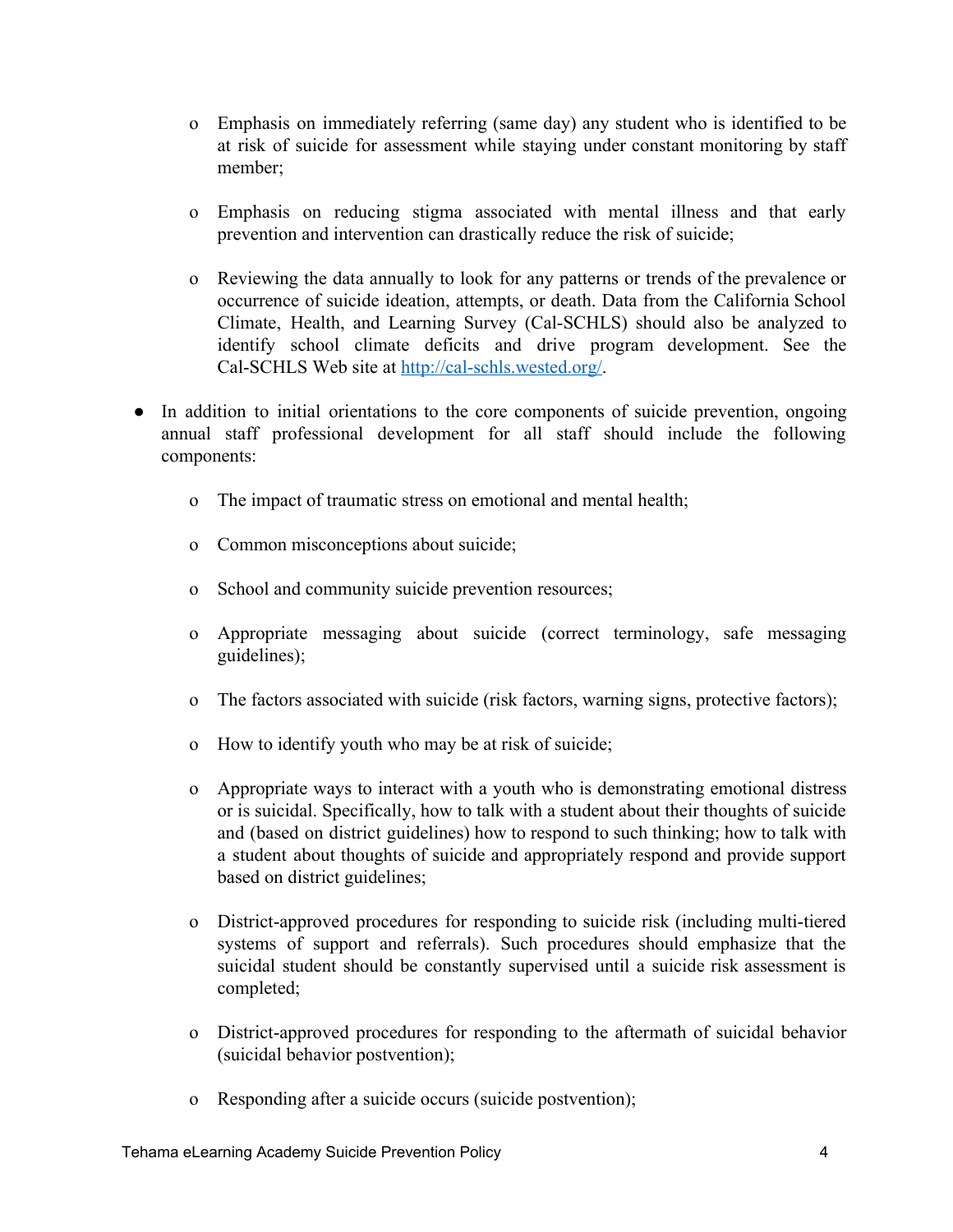- o Resources regarding youth suicide prevention;
- o Emphasis on stigma reduction and the fact that early prevention and intervention can drastically reduce the risk of suicide;
- o Emphasis that any student who is identified to be at risk of suicide is to be immediately referred (same day) for assessment while being constantly monitored by a staff member.
- The professional development also shall include additional information regarding groups of students judged by the school, and available research, to be at elevated risk for suicide. These groups include, but are not limited to, the following:
	- o Youth affected by suicide;
	- o Youth with a history of suicide ideation or attempts;
	- o Youth with disabilities, mental illness, or substance abuse disorders;
	- o Lesbian, gay, bisexual, transgender, or questioning youth;
	- o Youth experiencing homelessness or in out-of-home settings, such as foster care;
	- o Youth who have suffered traumatic experiences;

### Resources:

- Youth Mental Health First Aid (YMHFA) teaches a 5-step action plan to offer initial help to young people showing signs of a mental illness or in a crisis, and connect them with the appropriate professional, peer, social, or self-help care. YMHFA is an 8-hour interactive training for youth-serving adults without a mental health background. See the Mental Health First Aid Web page at <https://www.mentalhealthfirstaid.org/cs/take-a-course/course-types/youth/>
- Free YMHFA Training is available on the CDE Mental Health Web page at <http://www.cde.ca.gov/ls/cg/mh/projectcalwell.asp>
- Question, Persuade, and Refer (QPR) is a gate keeper training that can be taught online. Just as people trained in cardiopulmonary resuscitation (CPR) and the Heimlich Maneuver help save thousands of lives each year, people trained in QPR learn how to recognize the warning signs of a suicide crisis and how to question, persuade, and refer someone to help. See the QPR Web site at <http://www.qprinstitute.com/>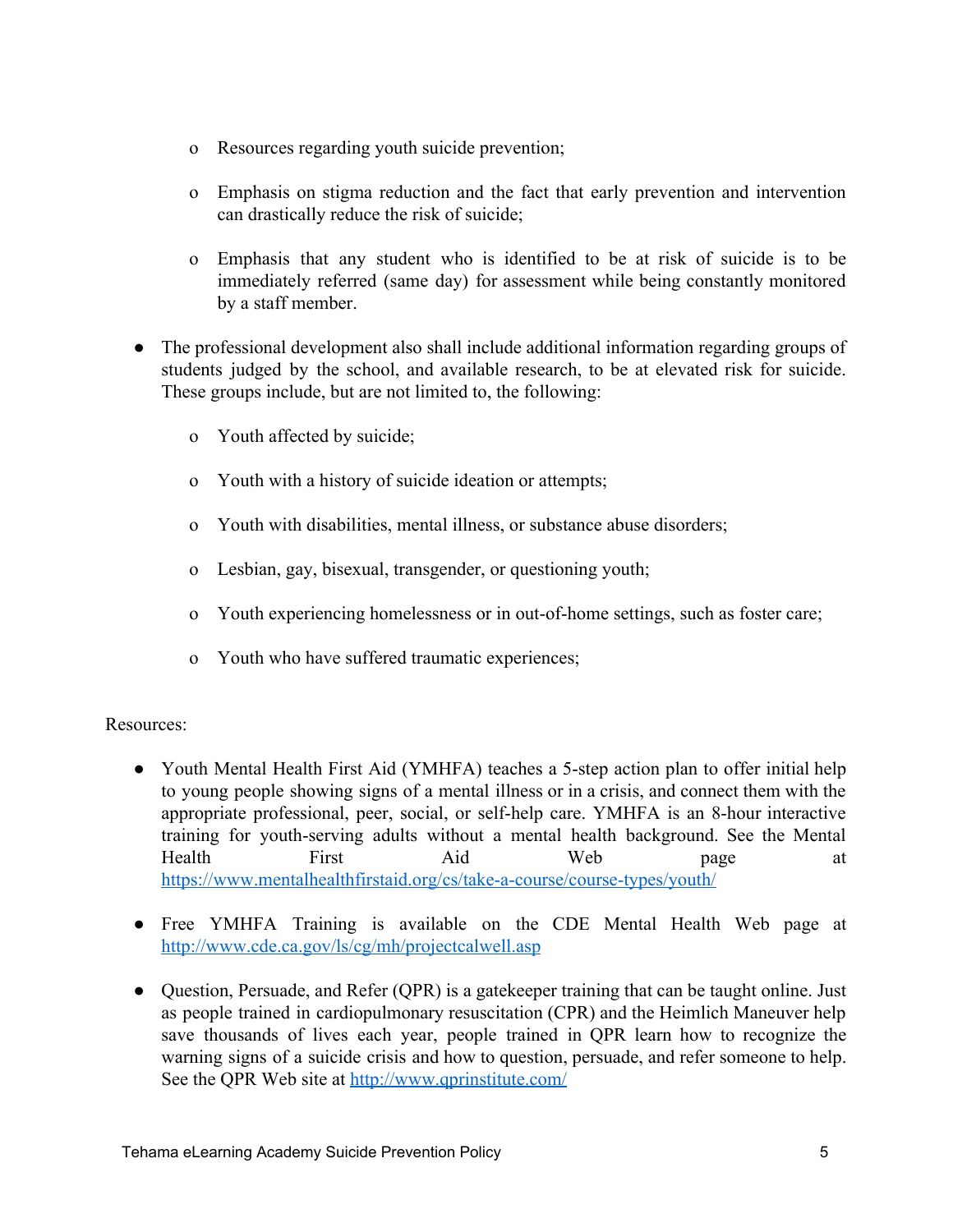- SafeTALK is a half-day alertness training that prepares anyone over the age of fifteen, regardless of prior experience or training, to become a suicide-alert helper. See the LivingWorks Web page at <https://www.livingworks.net/programs/safetalk/>
- Applied Suicide Intervention Skills Training (ASIST) is a two-day interactive workshop in suicide first aid. ASIST teaches participants to recognize when someone may have thoughts of suicide and work with them to create a plan that will support their immediate safety. See the LivingWorks Web page at <https://www.livingworks.net/programs/asist/>
- Kognito At-Risk is an evidence-based series of three online interactive professional development modules designed for use by individuals, schools, districts, and statewide agencies. It includes tools and templates to ensure that the program is easy to disseminate and measures success at the elementary, middle, and high school levels. See the Kognito Web page at <https://www.kognito.com/products/pk12/>

# **C. Employee Qualifications and Scope of Services**

Employees of the Tehama eLearning Academy and their partners must act only within the authorization and scope of their credential or license. While it is expected that school professionals are able to identify suicide risk factors and warning signs, and to prevent the immediate risk of a suicidal behavior, treatment of suicidal ideation is typically beyond the scope of services offered in the school setting. In addition, treatment of the mental health challenges often associated with suicidal thinking typically requires mental health resources beyond what schools are able to provide.

### **D. Specialized Staff Training (Assessment)**

Additional professional development in suicide risk assessment and crisis intervention shall be provided to mental health professionals (school counselors, psychologists, social workers, and nurses) employed by Tehama eLearning Academy.

Resource:

● Assessing and Managing Suicide Risk (AMSR) is a one-day training workshop for behavioral health professionals based on the latest research and designed to help participants provide safer suicide care. See the Suicide Prevention Resource Center Web page at <http://www.sprc.org/training-events/amsr>

### **E. Parents, Guardians, and Caregivers Participation and Education**

● To the extent possible, parents/guardians/caregivers should be included in all suicide prevention efforts. At a minimum, schools shall share with parents/guardians/caregivers the Tehama eLearning Academy suicide prevention policy and procedures.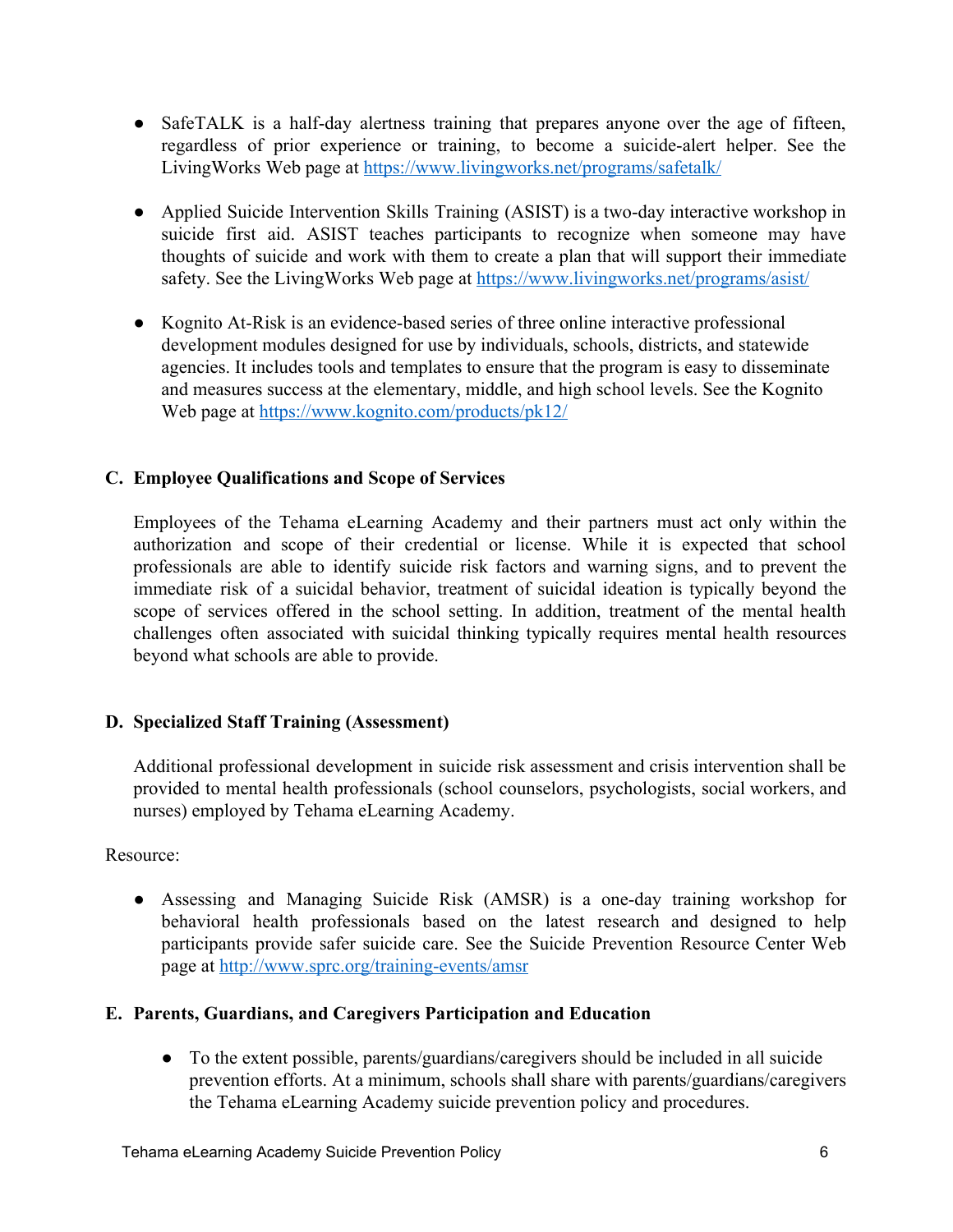- This suicide prevention policy shall be prominently displayed on the Tehama eLearning Academy Web page and included in the parent handbook.
- Parents/guardians/caregivers should be invited to provide input on the development and implementation of this policy.
- All parents/guardians/caregivers should have access to suicide prevention training that addresses the following:
	- o Suicide risk factors, warning signs, and protective factors;
	- o How to talk with a student about thoughts of suicide;
	- o How to respond appropriately to the student who has suicidal thoughts. Such responses shall include constant supervision of any student judged to be at risk for suicide and referral for an immediate suicide risk assessment.

#### Resource:

• Parents as Partners: A Suicide Prevention Guide for Parents is a booklet that contains useful information for parents/guardians/caregivers who are concerned that their children may be at risk for suicide. It is available from Suicide Awareness Voices of Education (SAVE). See the SAVE Web page at <https://www.save.org/product/parents-as-partners/>

### **F. Student Participation and Education**

The Tehama eLearning Academy along with its partners has carefully reviewed available student curricula to ensure it promotes the mental health model of suicide prevention and does not encourage the use of the stress model to explain suicide.

Under the supervision of school-employed mental health professionals, and following consultation with county and community mental health agencies, students shall:

- Receive developmentally appropriate, student-centered education about the warning signs of mental health challenges and emotional distress;
- Receive developmentally appropriate guidance regarding the district's suicide prevention, intervention, and referral procedures.
- The content of the education shall include:
	- o Coping strategies for dealing with stress and trauma;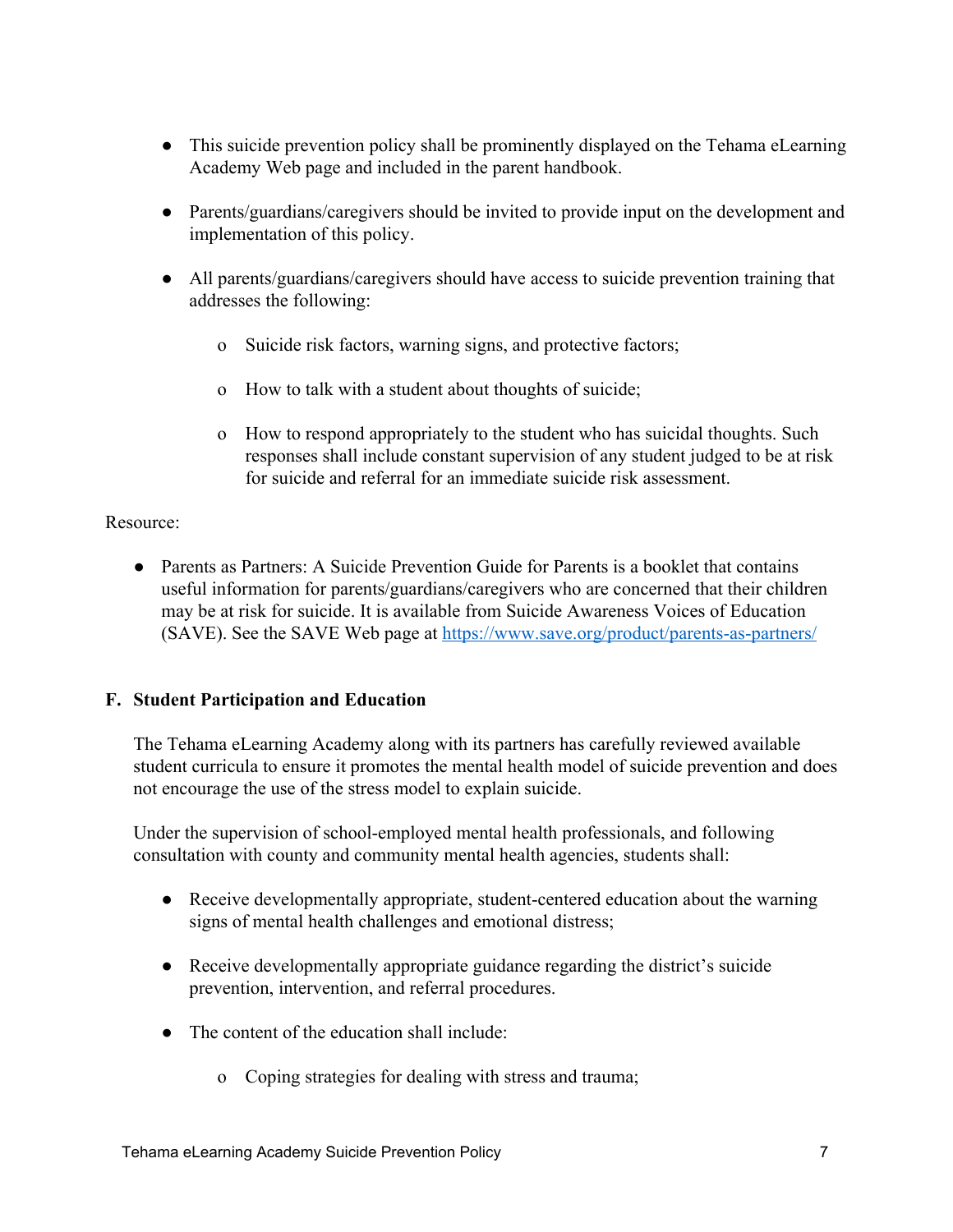- o How to recognize behaviors (warning signs) and life issues (risk factors) associated with suicide and mental health issues in oneself and others;
- o Help-seeking strategies for oneself and others, including how to engage school-based and community resources and refer peers for help;
- o Emphasis on reducing the stigma associated with mental illness and the fact that early prevention and intervention can drastically reduce the risk of suicide.

Student-focused suicide prevention education can be incorporated into classroom curricula (e.g., health classes, freshman orientation classes, science, and physical education).

The Tehama eLearning Academy will support the creation and implementation of programs and/or activities on campus that raise awareness about mental wellness and suicide prevention (e.g., Mental Health Awareness Weeks, Peer Counseling Programs, Freshman Success Programs, and National Alliance on Mental Illness on Campus High School Clubs).

### Resources:

- More Than Sad is school-ready and evidence-based training material, listed on the national Suicide Prevention Resource Center's best practices list, specifically designed for teen-level suicide prevention. See the American Foundation for Suicide Prevention Web page at <https://afsp.org/our-work/education/more-than-sad/>
- Break Free from Depression (BFFD) is a 4-module curriculum focused on increasing awareness about adolescent depression and designed for use in high school classrooms. See the Boston Children's Hospital Web page at <http://www.childrenshospital.org/breakfree>
- Coping and Support Training (CAST) is an evidence-based life-skills training and social support program to help at-risk youth. See the Reconnecting Youth Inc. Web page at <http://www.reconnectingyouth.com/programs/cast/>
- Students Mobilizing Awareness and Reducing Tragedies (SMART) is a program comprised of student-led groups in high schools designed to give students the freedom to implement a suicide prevention on their campus that best fits their school's needs. See the SAVE Web page at <https://www.save.org/what-we-do/education/smart-schools-program-2/>
- Linking Education and Awareness for Depression and Suicide (LEADS) for Youth is a school-based suicide prevention curriculum designed for high schools and educators that links depression awareness and secondary suicide prevention. LEADS for Youth is an informative and interactive opportunity for students and teachers to increase knowledge and awareness of depression and suicide. See the SAVE Web page at <https://www.save.org/what-we-do/education/leads-for-youth-program/>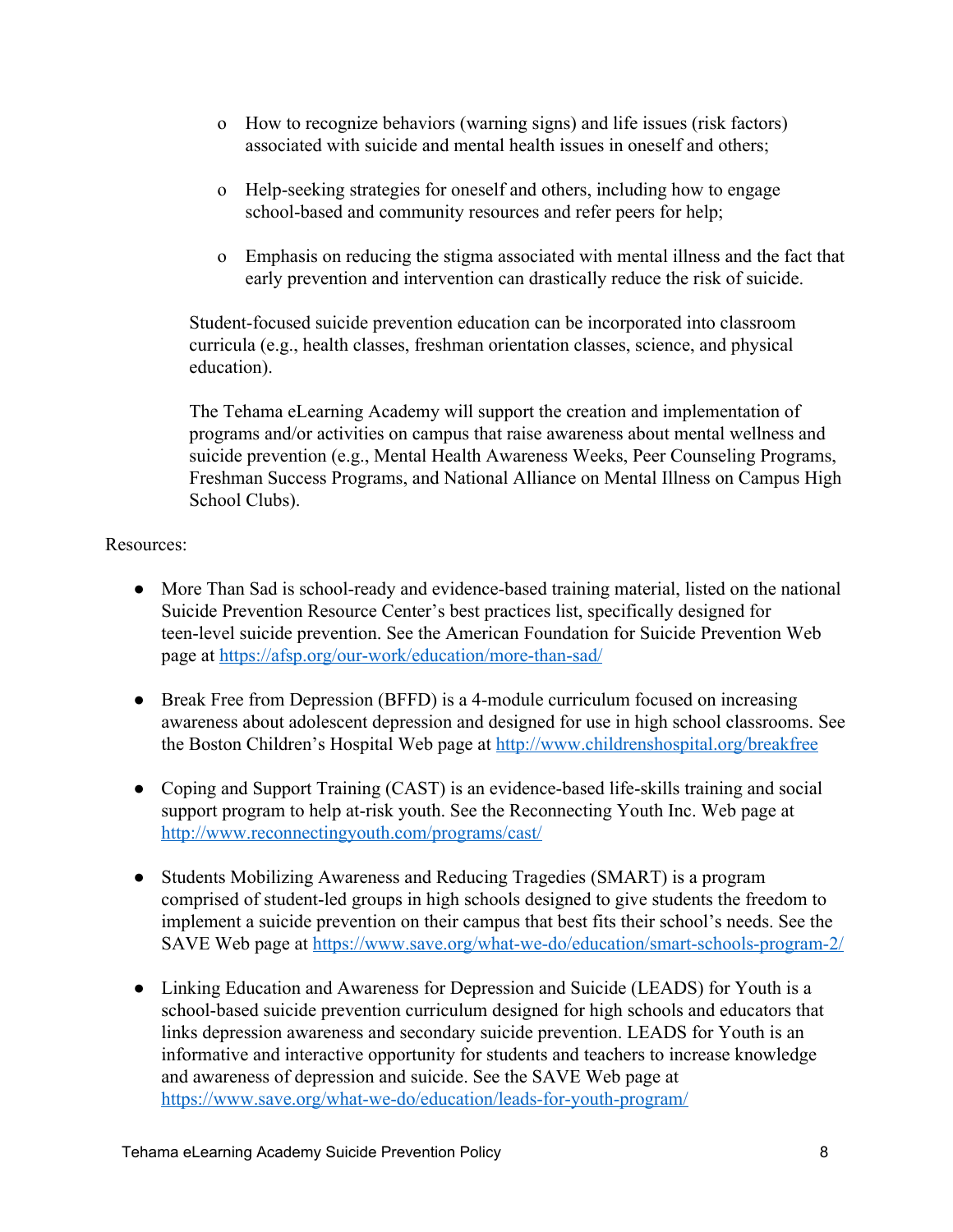#### **Intervention, Assessment, Referral**

#### A. **Staff**

Two staff members who have received advanced training in suicide intervention shall be designated as the primary and secondary suicide prevention liaisons. Whenever a staff member suspects or has knowledge of a student's suicidal intentions, they shall promptly notify the primary designated suicide prevention liaison. If this primary suicide prevention liaison is unavailable, the staff shall promptly notify the secondary suicide prevention liaison.

• Under normal circumstances, the primary and/or secondary contact persons shall notify the principal, another school administrator, school psychologist or school counselor, if different from the primary and secondary contact persons. The names, titles, and contact information of multi-disciplinary crisis team members shall be distributed to all students, staff, parents/guardians/caregivers and be prominently available on school and district Web sites.

The principal, another school administrator, school counselor, school psychologist, social worker, or nurse shall then notify, if appropriate and in the best interest of the student, the student's parents/guardians/caregivers as soon as possible and shall refer the student to mental health resources in the school or community. Determination of notification to parents/guardians/caregivers should follow a formal initial assessment to ensure that the student is not endangered by parental notification.

If the student is in imminent danger (has access to a gun, is on a rooftop, or in other unsafe conditions), a call shall be made to 911.

- Whenever a staff member suspects or has knowledge of a student's suicidal intentions, they shall promptly notify the primary or secondary suicide prevention liaisons.
- Students experiencing suicidal ideation shall not be left unsupervised.
- A referral process should be prominently disseminated to all staff members, so they know how to respond to a crisis and are knowledgeable about the school and community-based resources.
- The Superintendent or Designee shall establish crisis intervention procedures to ensure student safety and appropriate communications if a suicide occurs or an attempt is made by a student or adult on campus or at a school-sponsored activity.

#### B. **Parents, Guardians, and Caregivers**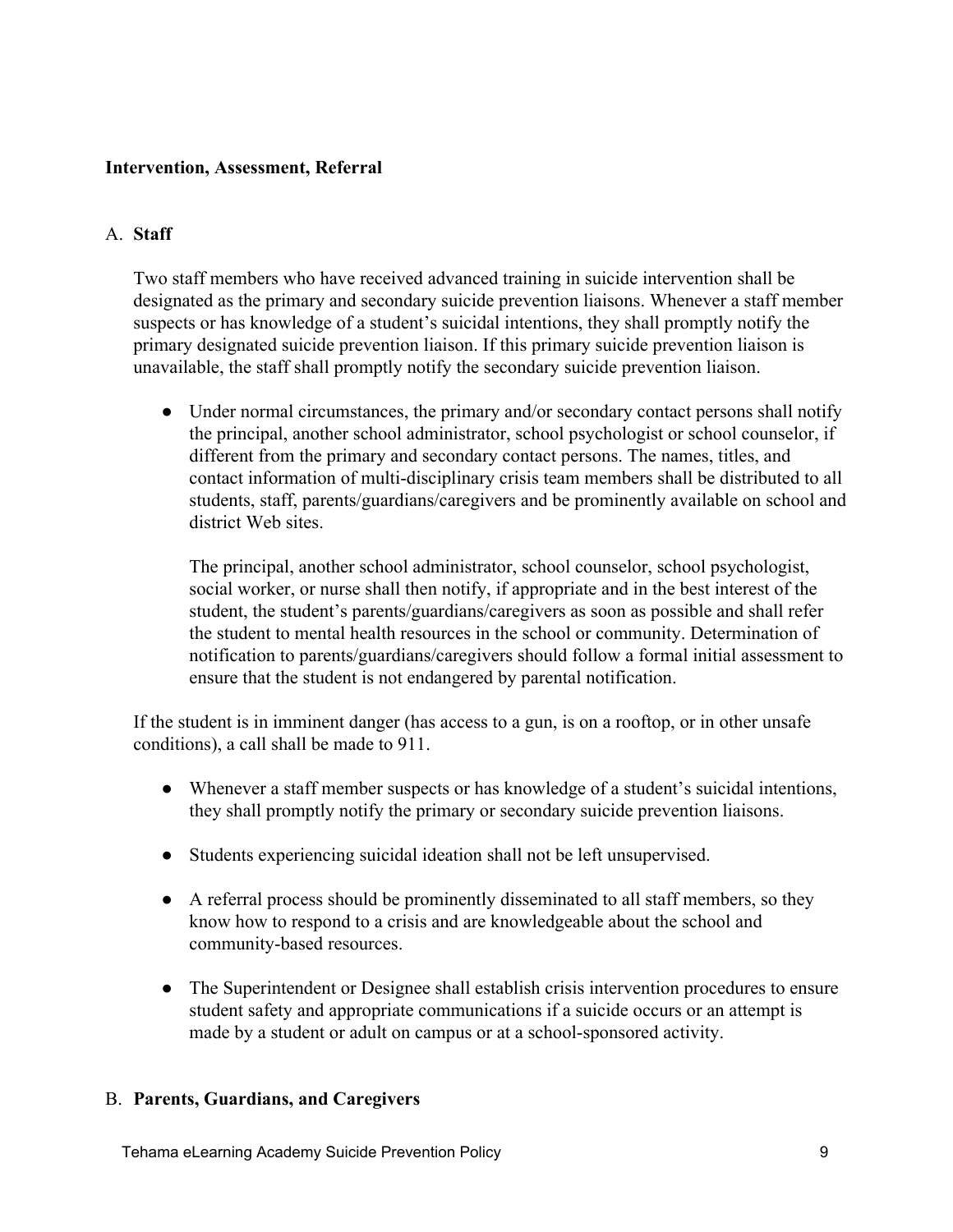A referral process should be prominently disseminated to all parents/guardians/caregivers, so they know how to respond to a crisis and are knowledgeable about the school and community-based resources.

#### C. **Students**

Students shall be encouraged to notify a staff member when they are experiencing emotional distress or suicidal ideation, or when they suspect or have knowledge of another student's emotional distress, suicidal ideation, or attempt.

#### D. **Parental Notification and Involvement**

The following steps should be followed to ensure continuity of care:

- After a referral is made for a student, school staff shall verify with the parent/guardian/caregiver that follow-up treatment has been accessed. Parents/guardians/caregivers will be required to provide documentation of care for the student.
- If parents/guardians/caregivers refuse or neglect to access treatment for a student who has been identified to be at-risk for suicide or in emotional distress, the suicide point of contact (or other appropriate school staff member) will meet with the parents/guardians/caregivers to identify barriers to treatment (e.g., cultural stigma, financial issues) and work to rectify the situation and build understanding of the importance of care. If follow-up care for the student is still not provided, school staff should consider contacting Child Protective Services (CPS) to report neglect of the youth.

### E. **Action Plan for In-School Suicide Attempts**

If a suicide attempt is made during the school day on campus, it is important to remember that the health and safety of the student and those around him/her is critical. The following steps should be implemented:

- Remain calm, remember the student is overwhelmed, confused, and emotionally distressed;
- Move all other students out of the immediate area;
- Immediately contact the administrator or suicide prevention liaison;
- Call 911 and give them as much information about any suicide note, medications taken, and access to weapons, if applicable;

Tehama eLearning Academy Suicide Prevention Policy 10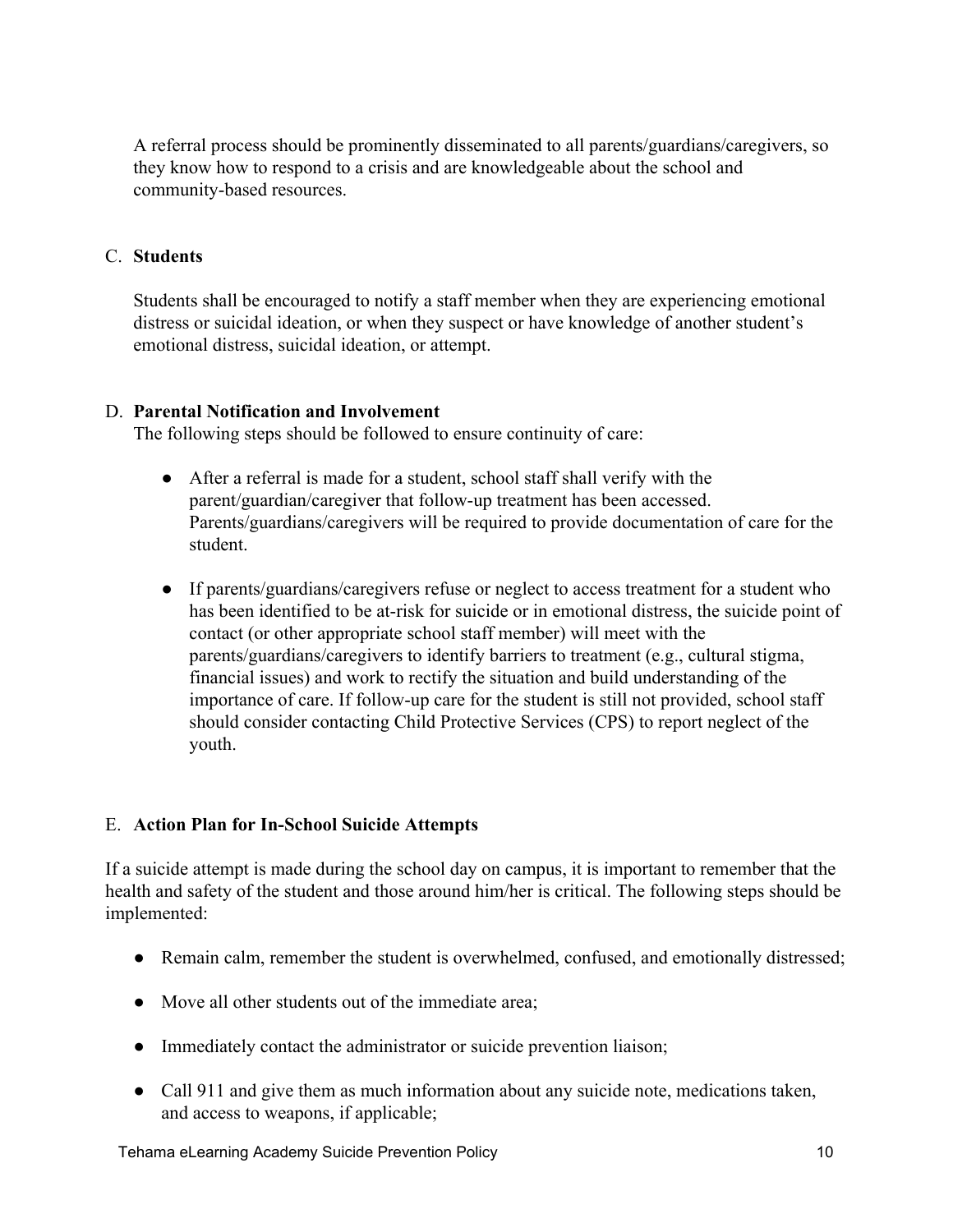- If needed, provide medical first aid until a medical professional is available;
- Parents/guardians/caregivers should be contacted as soon as possible;
- Do not send the student away or leave them alone, even if they need to go to the restroom;
- Listen and prompt the student to talk;
- Review options and resources of people who can help;
- Be comfortable with moments of silence as you and the student will need time to process the situation;
- Provide comfort to the student;
- Promise privacy and help, and be respectful, but do not promise confidentiality;
- Student should only be released to parents/guardians/caregivers or to a person who is qualified and trained to provide help.

#### F. **Action Plan for Out-of-School Suicide Attempts**

If a suicide attempt by a student is outside of school property, it is crucial that the LEA protects the privacy of the student and maintain a confidential record of the actions taken to intervene, support, and protect the student. The following steps should be implemented:

- Contact the parents/guardians/caregivers and offer support to the family;
- Discuss with the family how they would like the school to respond to the attempt while minimizing widespread rumors among teachers, staff, and students;
- Obtain permission from the parents/guardians/caregivers to share information to ensure the facts regarding the crisis is correct;
- Designate a staff member to handle media requests;
- Provide care and determine appropriate support to affected students;
- Offer to the student and parents/guardians/caregivers steps for reintegration to school.

#### G. **Supporting Students after a Mental Health Crisis**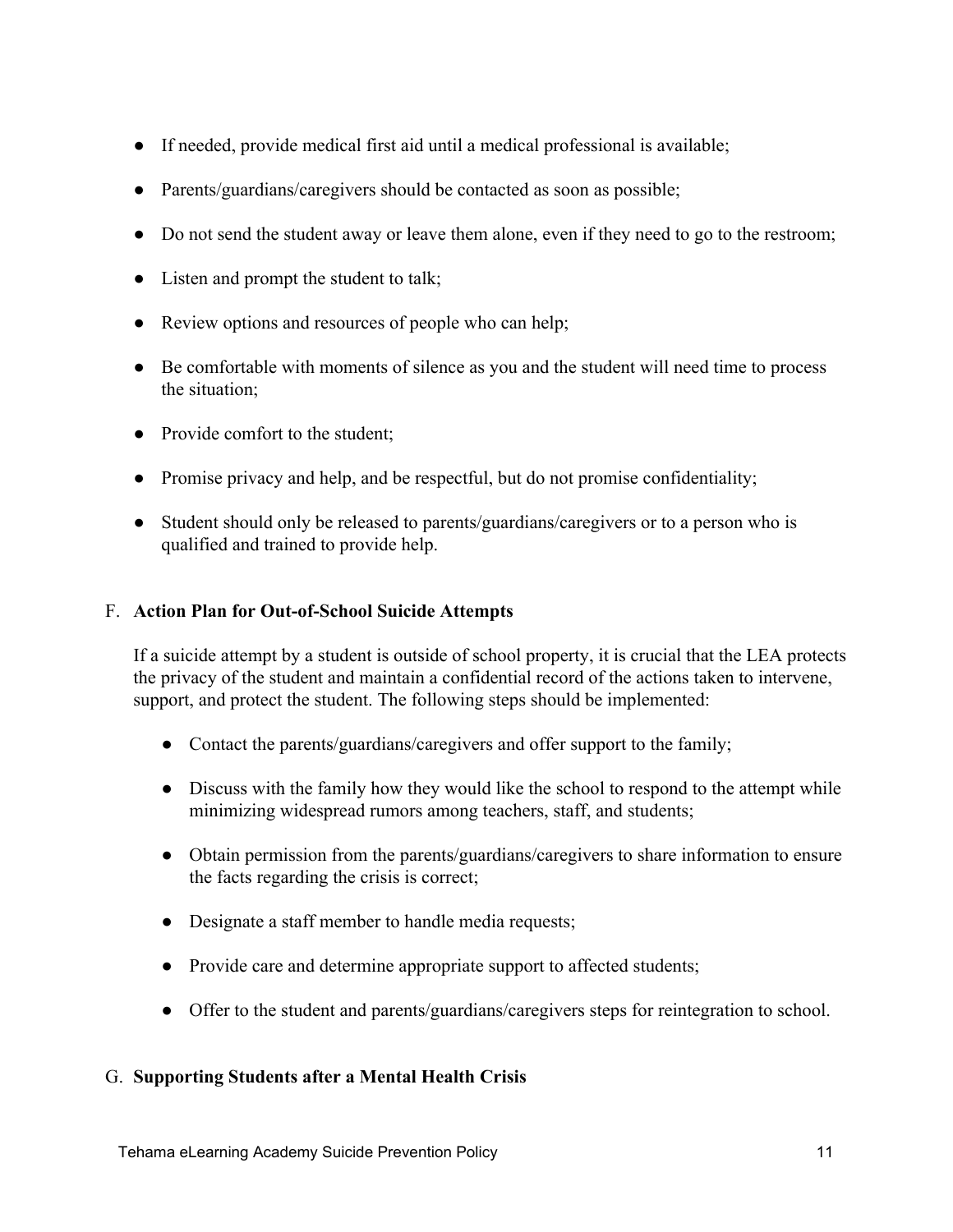It is crucial that careful steps are taken to help provide the mental health support for the student and to monitor their actions for any signs of suicide. The following steps should be implemented after the crisis has happened:

- Treat every threat with seriousness and approach with a calm manner; make the student a priority;
- Listen actively and non-judgmental to the student. Let the student express his or her feelings;
- Acknowledge the feelings and do not argue with the student;
- Offer hope and let the student know they are safe and that help is provided. Do not promise confidentiality or cause stress;
- Explain calmly and get the student to a trained professional, guidance counselor, or designated staff to further support the student;
- Keep close contact with the parents/guardians/caregivers and mental health professionals working with the student.

### H. **Re-Entry to School After a Suicide Attempt**

A student who threatened or attempted suicide is at a higher risk for suicide in the months following the crisis. Having a streamlined and well planned re-entry process ensures the safety and wellbeing of students who have previously attempted suicide and reduces the risk of another attempt. An appropriate re-entry process is an important component of suicide prevention. Involving students in planning for their return to school provides them with a sense of control, personal responsibility, and empowerment.

The following steps shall be implemented upon re-entry:

- Obtain a written release of information signed by parents/guardians/caregivers and providers;
- Confer with student and parents/guardians/caregivers about any specific requests on how to handle the situation;
- Inform the student's teachers about possible days of absences;
- Allow accommodations for student to make up work (be understanding that missed assignments may add stress to student);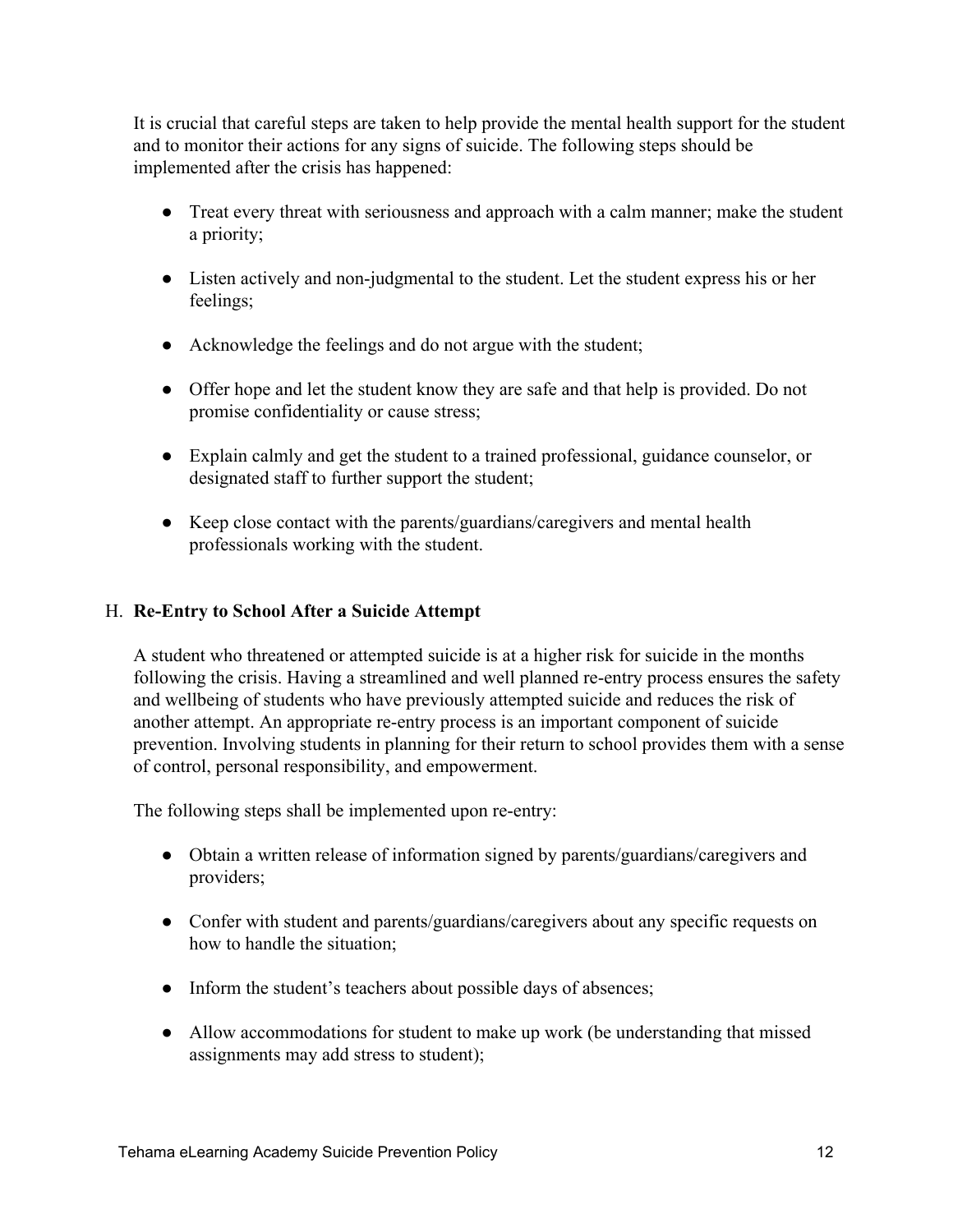- Mental health professionals or trusted staff members should maintain ongoing contact to monitor student's actions and mood;
- Work with parents/guardians/caregivers to involve the student in an aftercare plan.

Resource:

• The School Reentry for a Student Who Has Attempted Suicide or Made Serious Suicidal Threats is a guide that will assist in school reentry for students after an attempted suicide. See the Mental Health Recovery Services Resource Web page at [http://www.mhrsonline.org/resources/suicide%5Cattempted\\_suicide\\_resources\\_for\\_sch](http://www.mhrsonline.org/resources/suicide%5Cattempted_suicide_resources_for_schools-9/) [ools-9/](http://www.mhrsonline.org/resources/suicide%5Cattempted_suicide_resources_for_schools-9/)

#### I. **Responding After a Suicide Death (Postvention)**

A death by suicide in the school community (whether by a student or staff member) can have devastating consequences on students and staff. Therefore, it is vital that we are prepared ahead of time in the event of such a tragedy. Tehama eLearning Academy shall follow this action plan for responding to a suicide death.

- Suicide Postvention Response Plan shall:
	- o Identify a staff member to confirm death and cause (school site administrator);
	- o Identify a staff member to contact deceased's family (within 24 hours);
	- o Enact the Suicide Postvention Response Plan, include an initial meeting of the school's administration and staff.
	- o Notify all staff members (ideally in-person or via phone, not via e-mail or mass notification).
- Coordinate an all-staff meeting, to include:
	- o Notification (if not already conducted) to staff about suicide death;
	- o Emotional support and resources available to staff;
	- o Notification to students about suicide death and the availability of support services
	- o Share information that is relevant and that which you have permission to disclose.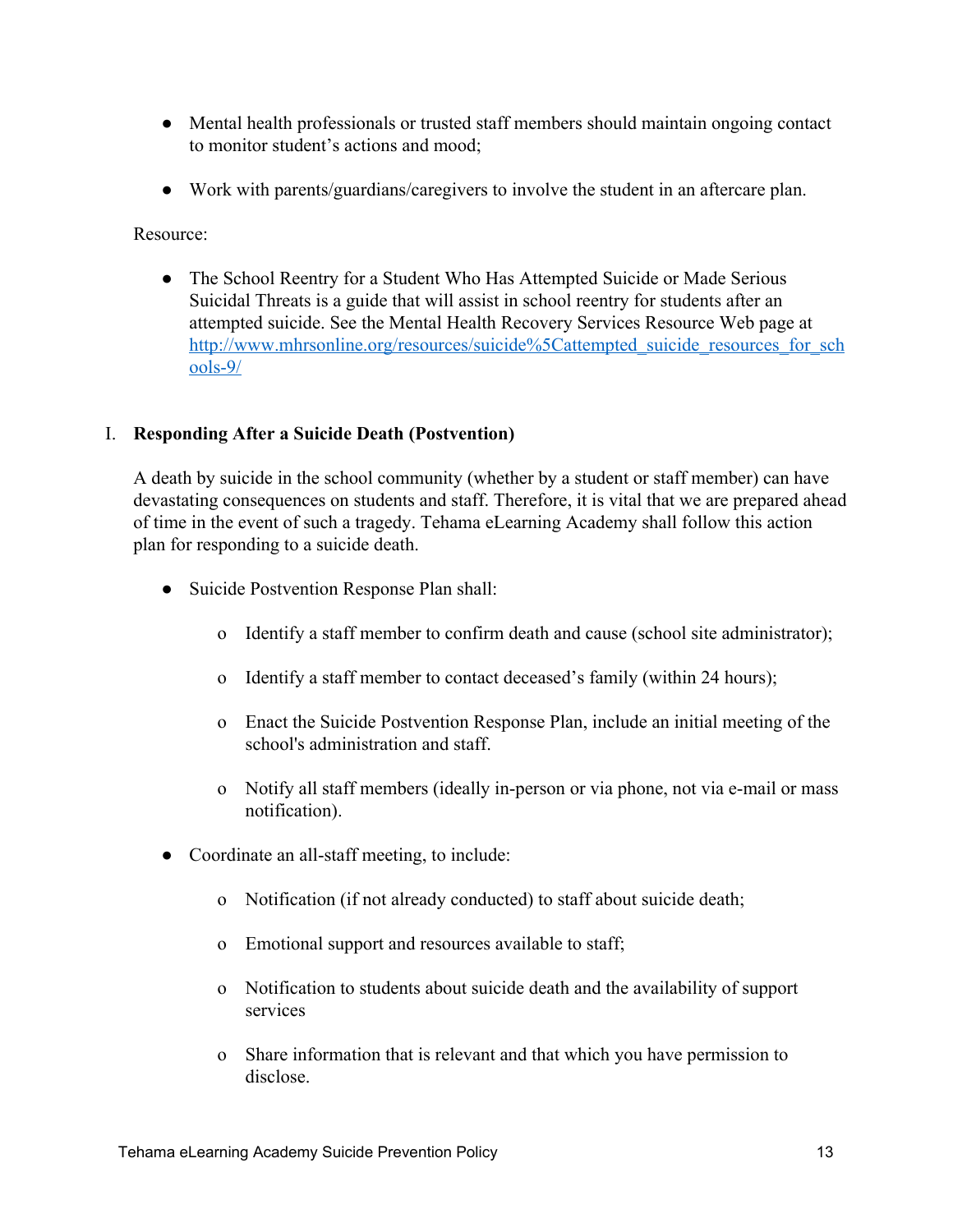- Prepare staff to respond to needs of students regarding the following:
	- o Review of protocols for referring students for support/assessment;
	- o Talking points for staff to notify students;
	- o Resources available to students (on and off campus).
- Identify students significantly affected by suicide death and other students at risk of imitative behavior;
- Identify students affected by suicide death but not at risk of imitative behavior;
- Communicate with the larger school community about the suicide death;
- Consider funeral arrangements for family and school community;
- Respond to memorial requests in respectful and non-harmful manner; responses should be handed in a thoughtful way and their impact on other students should be considered;
- Identify media spokesperson skilled to cover story without the use of explicit, graphic, or dramatic content (go to the Reporting on Suicide.Org Web site at [www.reportingonsuicide.org\)](http://www.reportingonsuicide.org/). Research has proven that sensationalized media coverage can lead to contagious suicidal behaviors.
- Utilize and respond to social media outlets:
	- o Identify what platforms students are using to respond to suicide death
	- o Identify/train staff and students to monitor social media outlets
- Include long-term suicide postvention responses:
	- o Consider important dates (i.e., anniversary of death, deceased birthday, graduation, or other significant event) and how these will be addressed
	- o Support siblings, close friends, teachers, and/or students of deceased
	- o Consider long-term memorials and how they may impact students who are emotionally vulnerable and at risk of suicide

Resources:

• After a Suicide: A Toolkit for School is a comprehensive guide that will assist schools on what to do if a suicide death takes place in the school community. See the Suicide